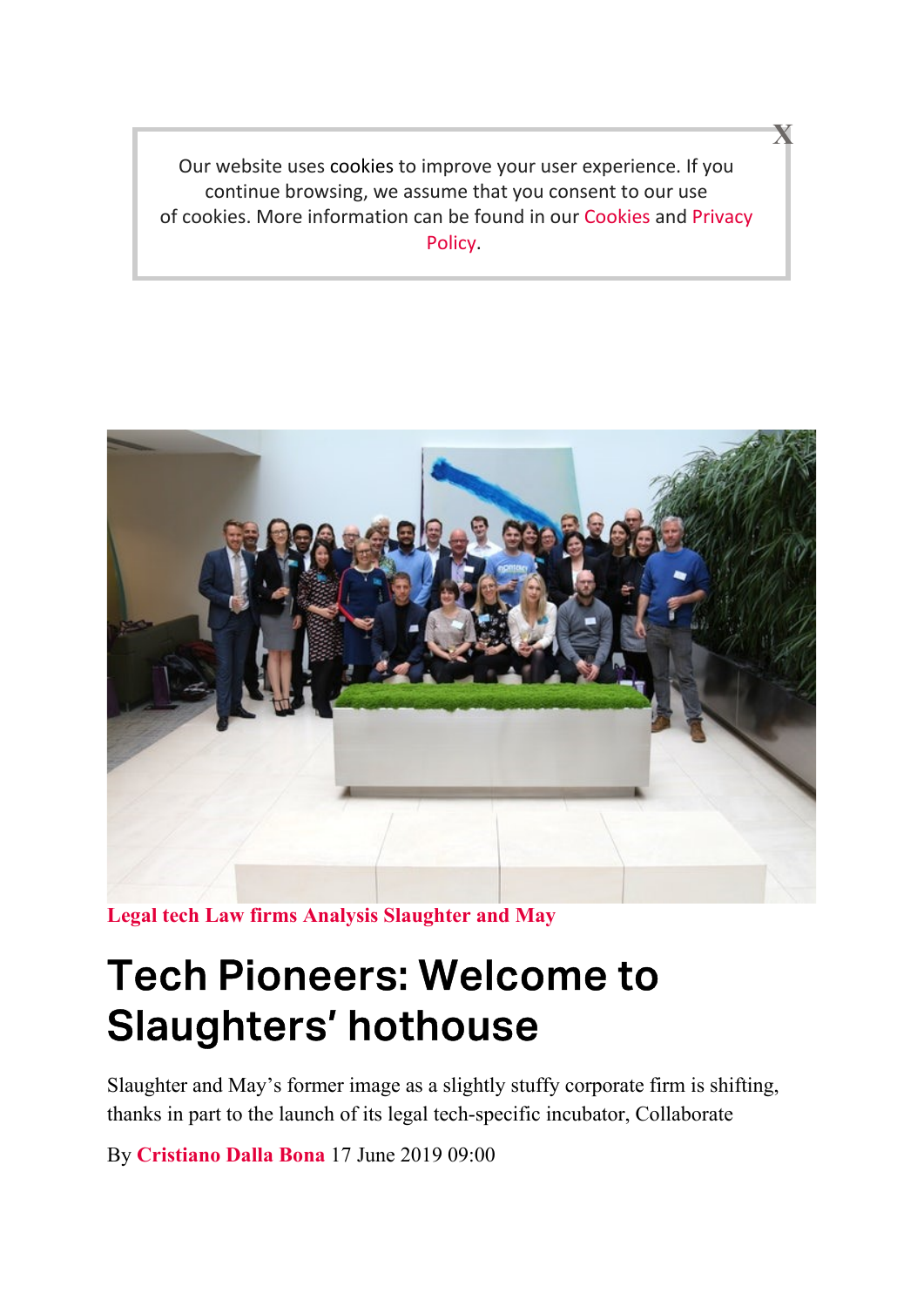## **THE LAWYER**

#### Award-winning insight and no delivered straight into your inbo

Nimrod Aharon shakes the glass in his hand and laughs. "Oh man, I received some nasty messages," he says, shrugging his shoulders.

The founder of LitiGate, a start-up that was nurtured by Mishcon de Reya's MDR Lab incubator and promised to revolutionise litigation through artificial intelligence, Aharon knew sceptics would come after him. You don't go from a legal tech incubator to another one in the space of a year without making a few enemies.

That is what happened when news broke that his start-up was among the first cohort of a new legal tech incubator launched by Slaughter and May.

"People pointed out that we're at our second incubator," he says. "But LitiGate is a very different company from what it was at the start."

Entering the walls of Slaughters was an opportunity he was not going to miss. And when the firm announced last month the launch of its incubator, Collaborate, he did not. It was not Slaughters' first incubator, but it was the first focusing only on legal technology. People saw in it a statement of intent. For years, Slaughters has maintained an aura of stuffy corporate culture; recently, it has been working hard to open itself up to disruption and gain a reputation for a firm that fosters change from within.

> On a grey late April afternoon, Aharon and the five other selected start-ups in Slaughters' six-strong cohort are gathered at the firm's London office for welcome drinks. Jane Stewart, the firm's head of innovation, is walking around in a hurry.

"It's been a long day, but we made it," she says, carrying around a bag of Collaboratebranded freebies.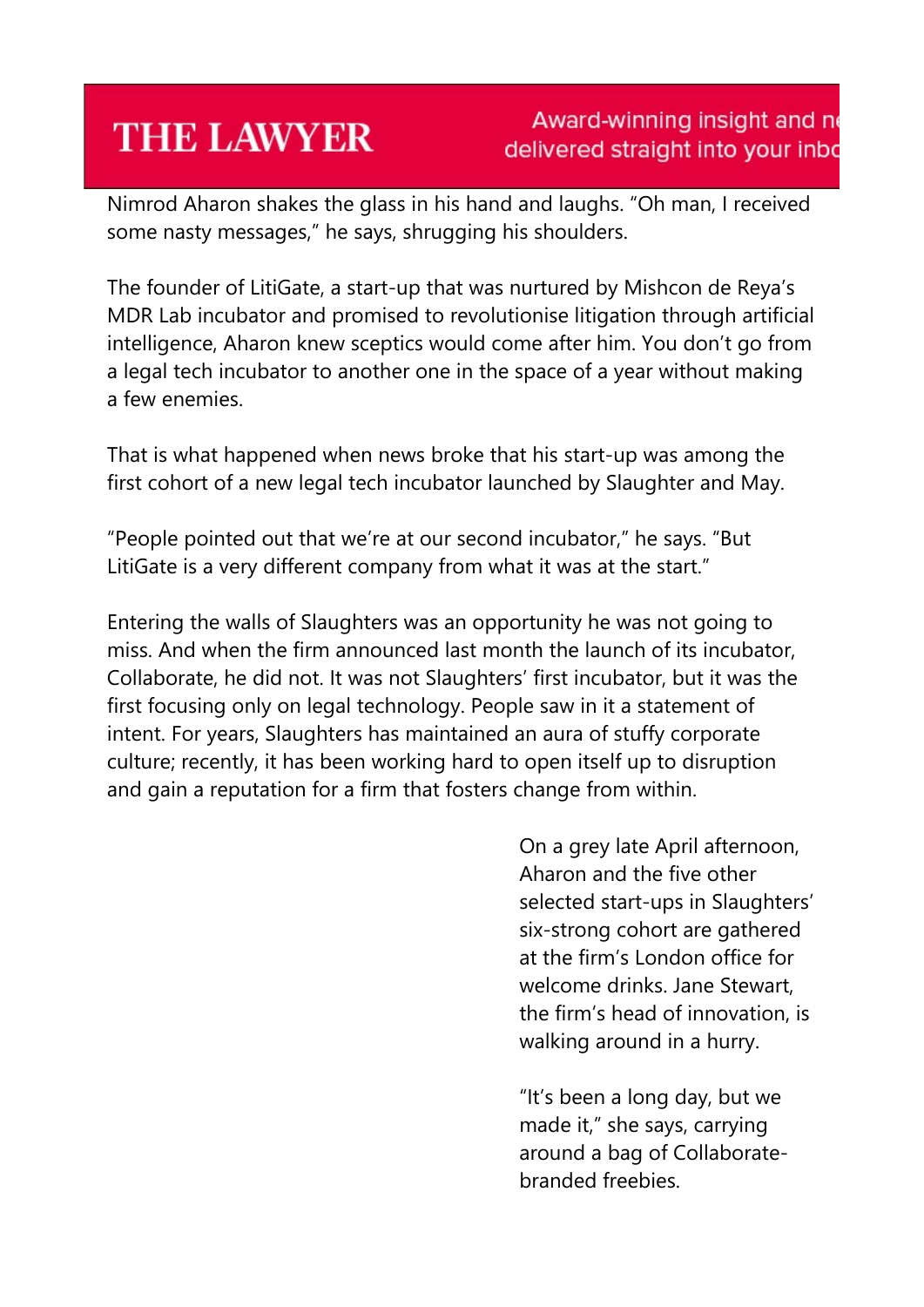

We enter a lift and, as it rises, the inner life of Slaughters is laid bare floor by floor through glass walls. All around, feeearners are working, either discussing in meeting rooms or typing quickly in front of standing desks. Innovation may be boiling, but the law never stops.

We reach the fifth floor and the doors open. To mark the beginning of this new chapter, Slaughters has refurbished part of the building to create a collaborative space where startups can develop their ideas.

Jane Stewart

There, I meet the team behind

one of the other six start-ups, Tabled. Two of the other participants – transaction visual layout provider StructureFlow and app generation business Logiak – declined to be interviewed for this article.

Tabled CEO Paul Massey, in a purple shirt and jeans, is sitting at a table with two young collaborators. It is notable how start-ups can sometimes transform the image of their creators. They might be older than 50, they might have brilliant careers behind them. But they all look as if they were fresh out of college, with an idea and some hope in their pockets.

This trio has created a workflow automation platform that distributes tasks among teams and oversees ongoing projects. They met each other while they were all at different crossroads of their careers.

Massey, a lawyer for 15 years, used to work on eBay in-house projects and joint ventures. For a while, he was involved in the eight-strong legal team of Deloitte-supported crowdfunding platform Crowdcube.

"Basically, my career was legal tech plus process change," he says. With that angle in mind, last year Massey joined the Founders Factory, an accelerator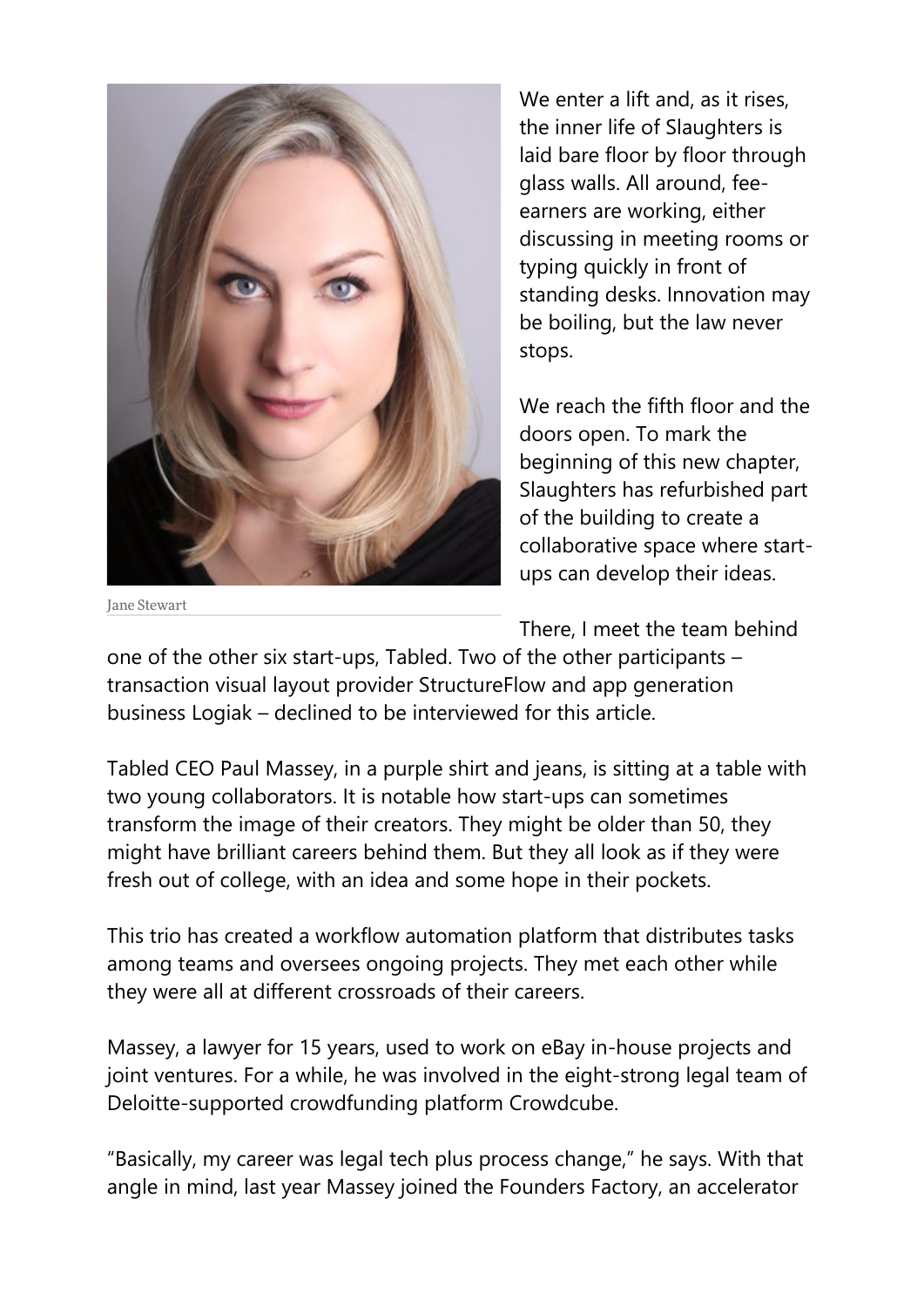that gathers 60 operators who help companies grow. He spent 12 months there and met his two collaborators: product engineer Matthew Salomon and machine learning expert Thomas Moscatello.

They consulted with in-house teams, who largely felt under-resourced when it came to technology.

Processes were often slowed down by the lack of better options. Applying machine learning to a collaborative platform, they devised a way to carry out requests for legal work more efficiently and improve the distribution of assignments.

They obtained investments from heavyweights such as M&S, Aviva and easyJet. Over the past few months, they have been testing the platform and collecting results from trials.

They joined Collaborate because of the possibility to enter pilot phases with law firms it offers, and to have doors thrown open on a network of GCs at major companies.

This is what really matters when it comes to scaling-up and "getting through the front door", Massey adds.

### An open invitation

Helping start-ups get through the front door is in fact the main driver behind the incubator. The innovation and knowledge management team opened applications in February, and that month some early entrants came in.

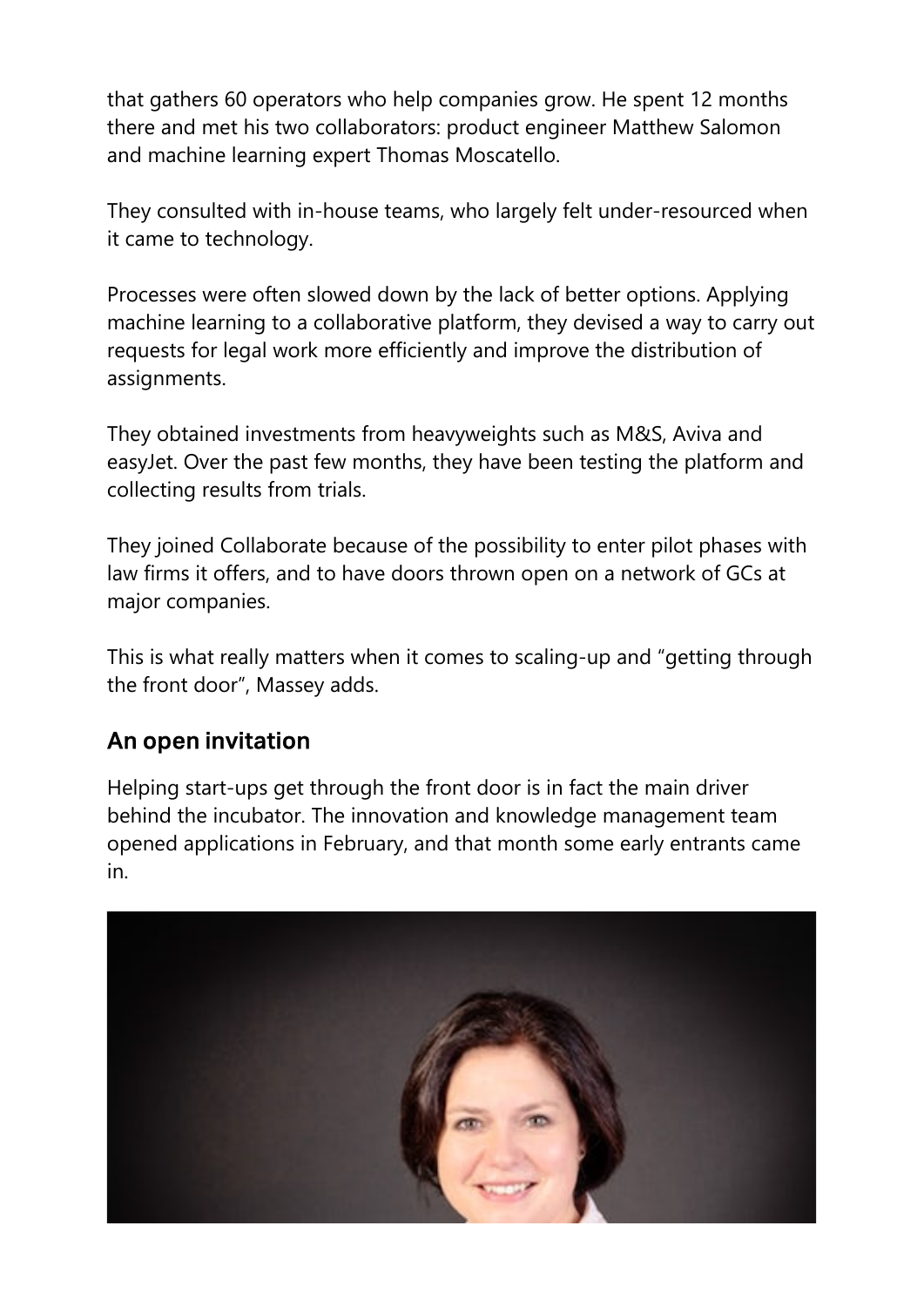

#### Alex Woods

As the deadline edged closer, the inbox went on fire. Stewart, who developed the format alongside head of knowledge management Alex Woods and senior technology lawyer Natalie Donovan, decided not to take on a specific angle along the lines of Fast Forward, the firm's first incubator that kicked off supporting fintech companies and now, led by partners Rob Sumroy and Ben Kingsley, has extended to sustainable and green technology.

"We wanted the net to stay broad," Stewart explains. By doing so, they could test the market and gain a better understanding of what people were working on.

They wanted to help but were also eager to learn. Gradually, patterns emerged around the type of start-ups making the cut. "The main themes are automation, collaborative technology and workflow improvement," says Woods. They included more experimental companies: Logiak, for example, is an app generation platform that can be used by people without knowledge of coding.

They prioritised areas lawyers can benefit from and help to improve. The programme itself is led by competition partner Anna Lyle-Smythe and capital markets partner Nilufer von Bismarck. Partners will host general theory and bespoke sessions on procurement issues and regulatory frameworks to guide start-ups through the legal hurdles faced during their development.

The support of fee-earners is crucial to companies that, however promising, are still working out their beats. That is the case with Just:Access, whose team is sitting across another table in the same collaborative space. The three people behind this start-up created a platform that transcribes speech using an artificial intelligence system based on natural language processing.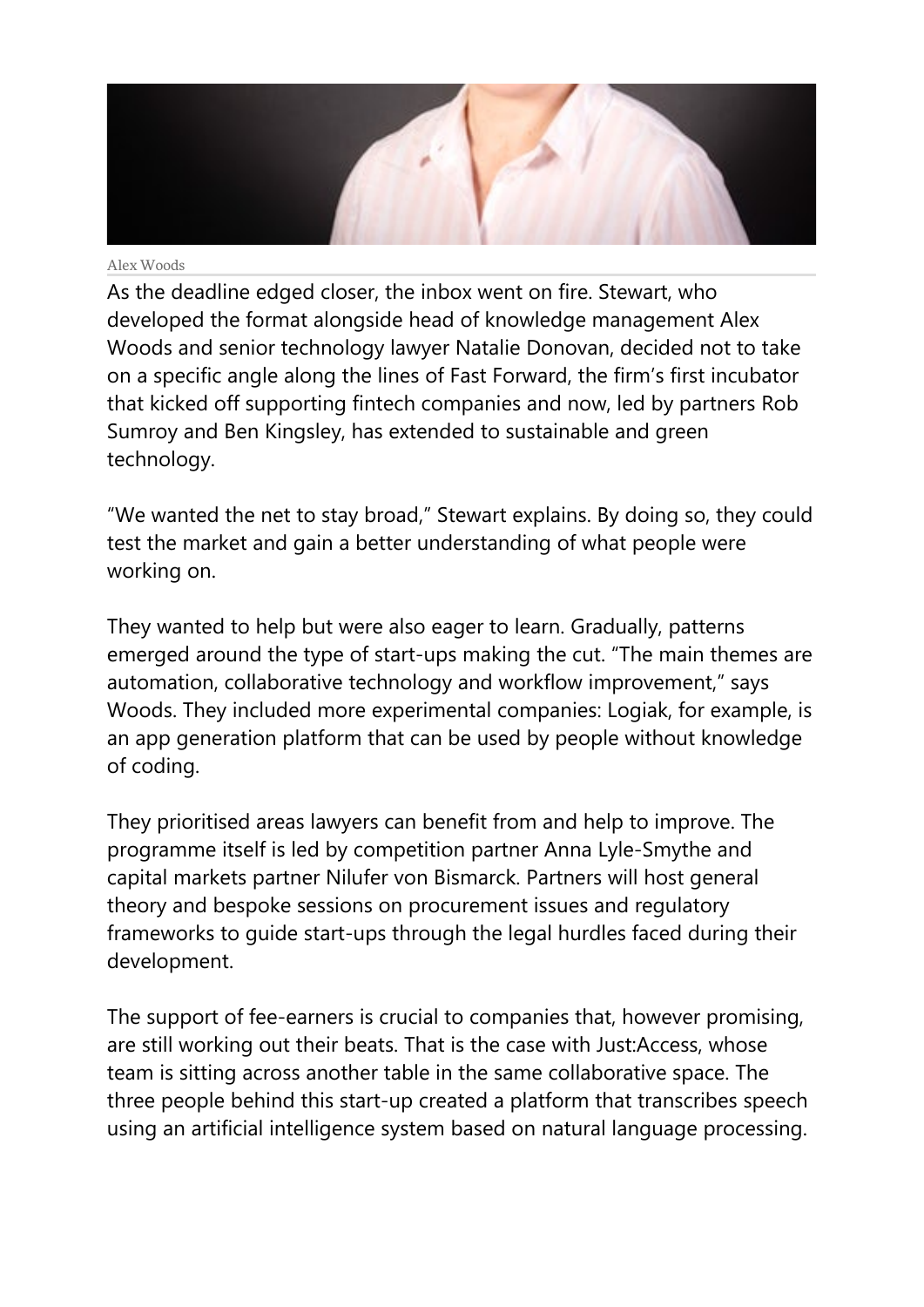In 2016, CEO Sophie Walker was working for the Centre for Criminal Appeals, a charity that focuses on miscarriage of justice. Prisoners needed transcripts of trials but could not afford a service that cost £120 per hour on average. Wondering why technology was not used to improve the situation, she set up a social enterprise and has spent the past few years understanding the life cycle of a transcript from court to legal databases.

The turning point came when Walker realised the same technology could be used in other areas; for example, to help lawyers use transcription to smooth workflows and improve internal processes.



#### Law firm applications

Her product manager, Emily McLeod, also worked for a charity called Advocate that, similarly, helped people who could not afford transcripts. Later joined by CTO Vinay Kumar, they went out and started conversations with lawyers to tweak the software based on their opinions.

In the past six months, the focus has shifted from the improvement of court transcript to potential law firm applications. Through the programme, they want to assist legal teams when interviewing witnesses, have conversations captured during meetings and save information to feed the platform's database and refine its functioning.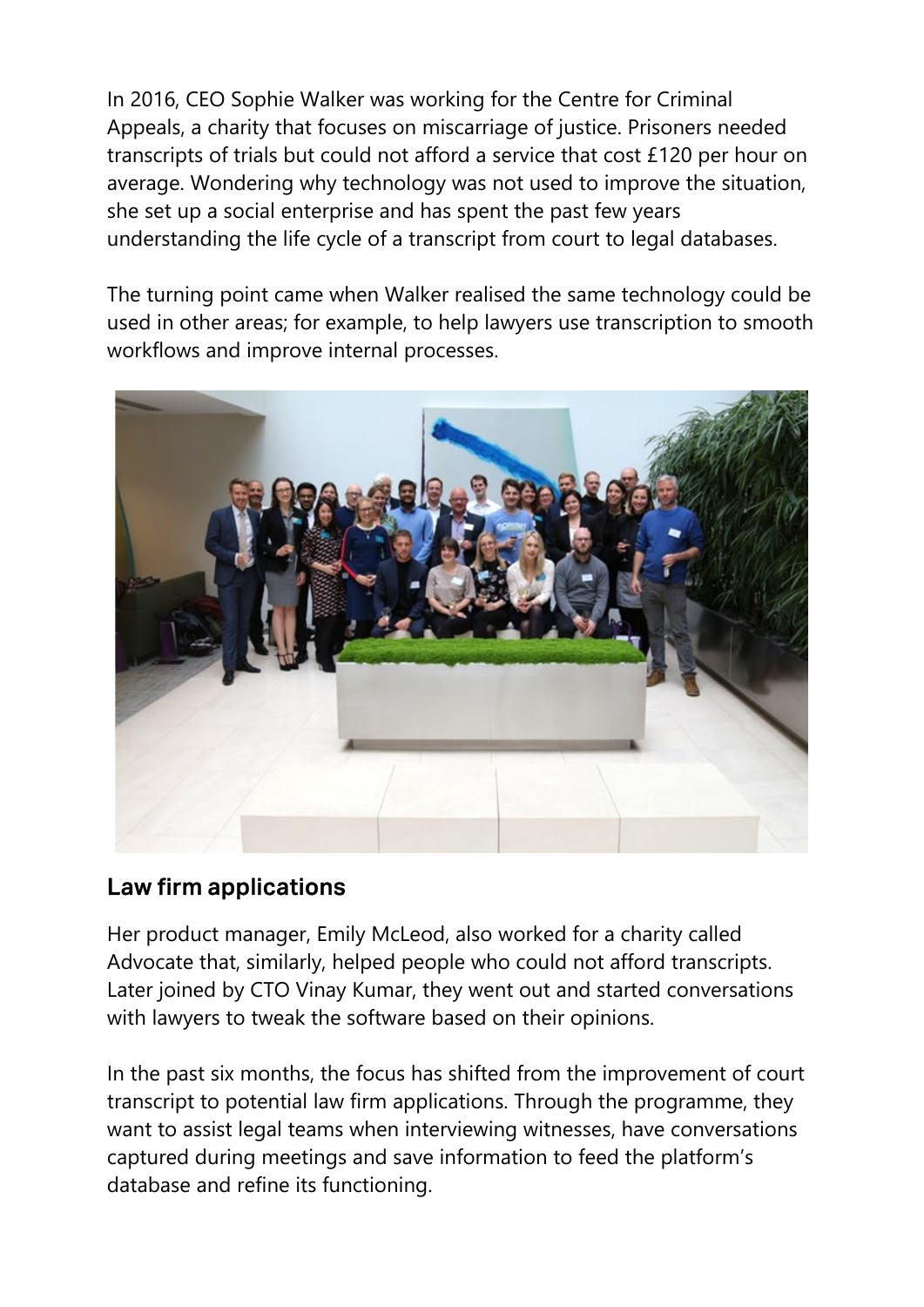With the launch of an incubator focused exclusively on legal technology, Slaughters joins a crowded space. A number of firms have already branched out in this area, with some already at their third or fourth edition: Allen & Overy's Fuse, CMS's equIP, and Mishcon with both MDR and the newly launched M:Tech, which works only with early-stage businesses.

Conscious of this, Stewart and Woods initially spoke with members of the start-up community to identify the kind of experience the six participants would need. For instance, the team chose not to provide office space because it found that start-ups don't really need it.

In addition, no free or discounted legal advice will be given along the lines of Hogan Lovells and CMS, which award 'golden hours' of discounted legal advice worth about £25,000.

"They need us to develop their products, that is what they really want," Stewart says.

The idea is to keep the scheme "practical" and, at the same time, flexible.

"We won't get as involved as to buy equity in any of the companies," she adds.

So what comes next? For 12 weeks, every participant will be closely followed by two mentors from Slaughters, including one from the knowledge and innovation unit and a fee-earner coming from practices that suit each cohort member's area of coverage.

The six firms will be in and out of the London office, joining a number of events, demos, testing sessions and client meetings. A sandbox environment has been set up so they can instil products directly into the firm's infrastructure, as well as be placed in the right practice based on their specialism.

After meeting the teams behind Tabled and Just:Access, we descend to a glass and steel reception room.

We bump into the duo who launched Clarilis, a platform that automates documents by taking out the need to amend templates of previous contracts in long-term transactions.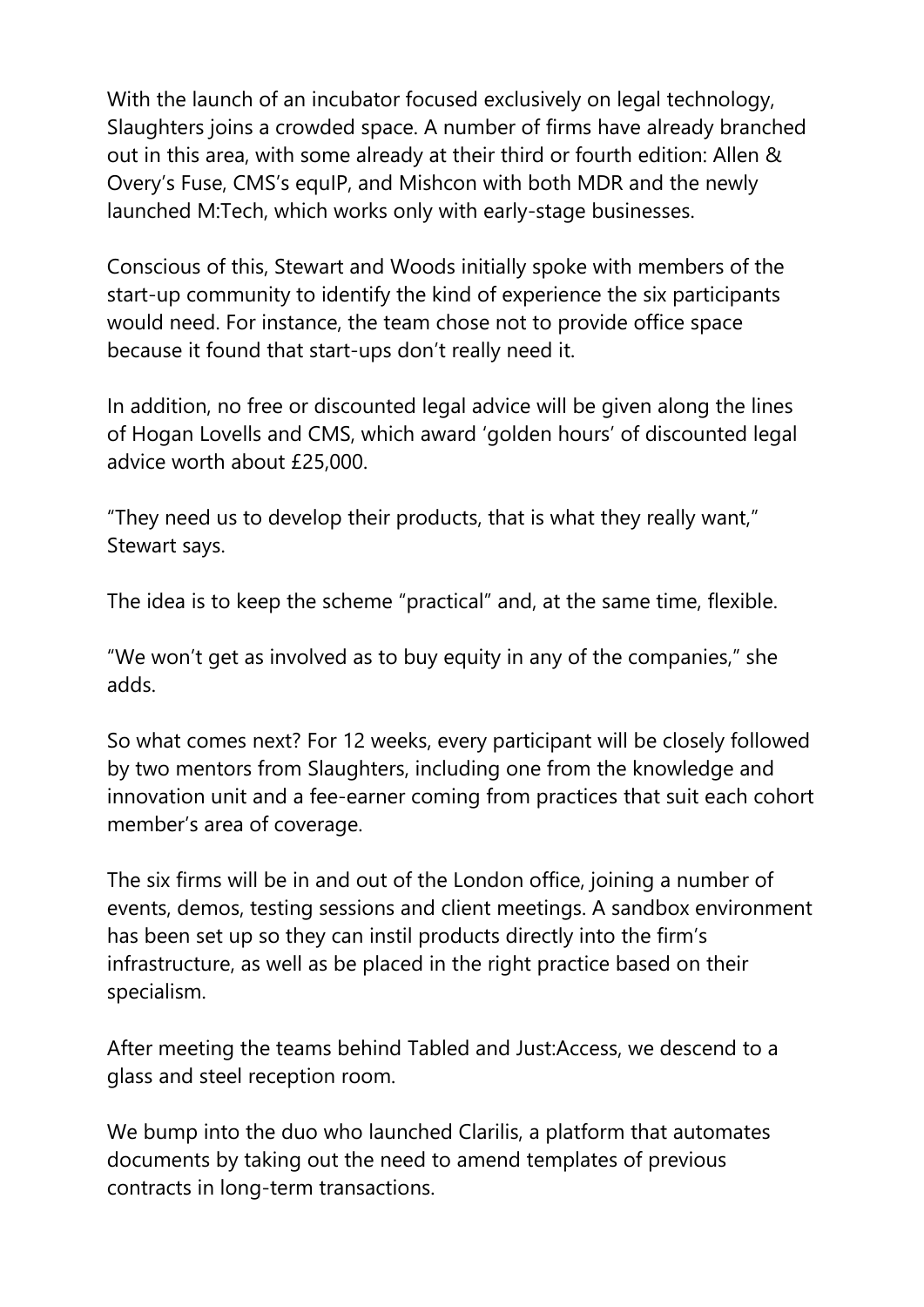Both CEO James Quinn and commercial director John Lillie are in formal suits, more similar to fee-earners than start-up founders.

For Quinn, the atmosphere is familiar: he used to work at Slaughters as a corporate tax associate. He launched the company in 2015, when he started working on complex document automation upon joining a boutique corporate firm.

He claims his platform automates documents in a different way and volume, from simple files to complex paperwork. Its "intelligent" system solves problems by focusing on matters as a whole instead of single documents. The system models the data contained in the documents to create a full picture of the matter, reducing the review process from months to weeks.

Last year, Clarilis attracted private equity investments, achieving a 'scale-up' status. Now the company boasts a headcount of 50 based in Leamington Spa and with a London outpost. Since launching, it has won contracts with law firm clients including Addleshaw Goddard, Baker McKenzie, Travers Smith, Herbert Smith Freehills and Simmons & Simmons.



Nilufer von Bismarck

Clarilis applied to Collaborate since its concept resonated with the company's current state: it needs the opportunity of collaborating with lawyers and experimenting with real-life clients in their own sectors. The presence of clients was the fil rouge that informed the development process of Collaborate. As well as engaging with start-ups, Stewart and Woods asked the company's clients and experts what they were looking for in a product. What did they you really need? "We wanted to set up a client innovation network to help scope how this could work," Stewart explains.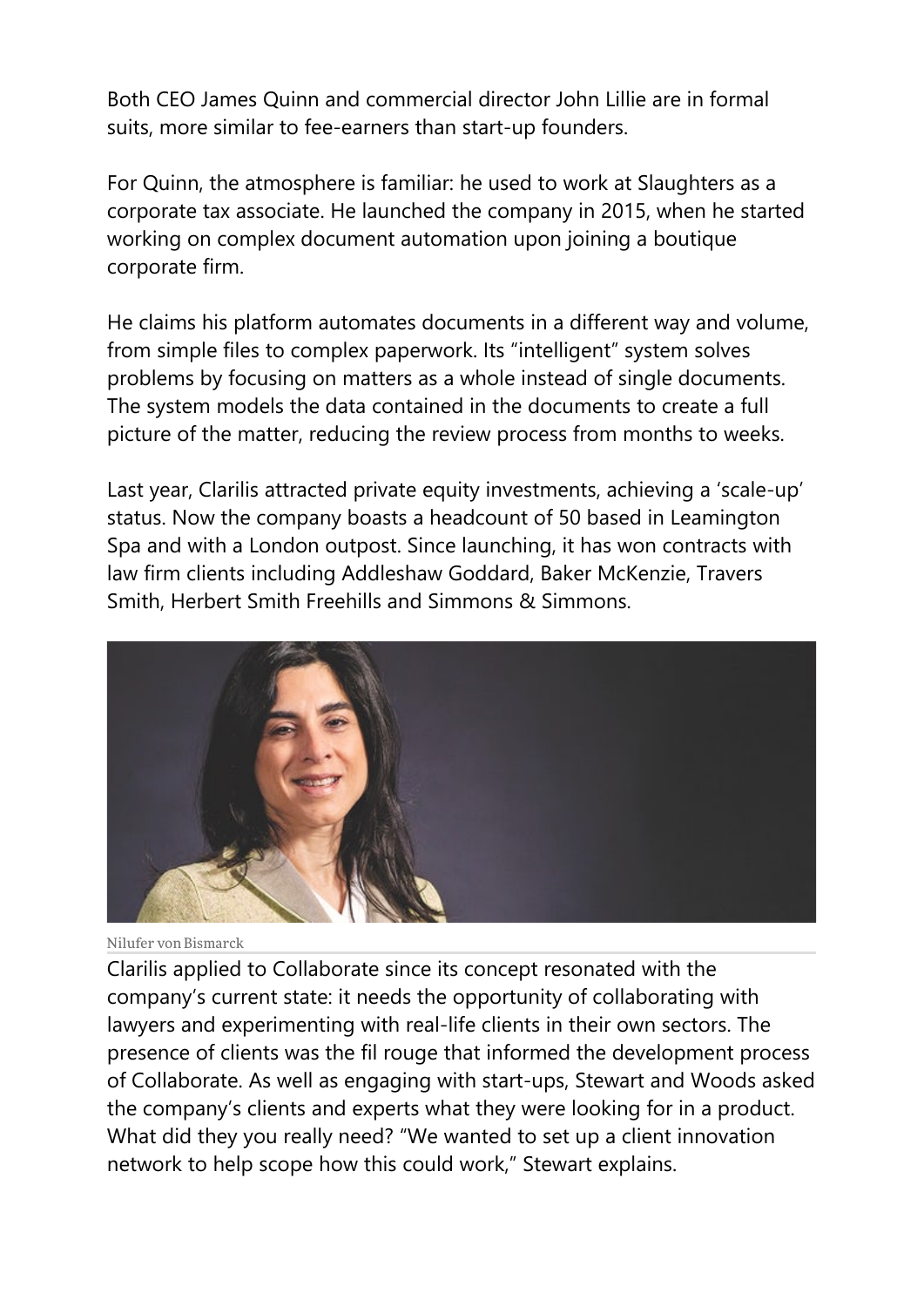A few institutions were approached; now start-ups will be supported by a client advisory panel that includes in-house legal members from GlaxoSmithKline, John Lewis Partnership, Santander, Standard Chartered and Vodafone.

The involvement of clients influenced the whole decision-making, especially when the selection process came down to fewer and fewer candidates, from 50 to six. The successful ones dealt with themes clients really cared about, showed strength in the structure of their teams and produced high-quality applications.

"If they deal with clients, they need to know how to sell themselves," Stewart says.

She and Woods expects products to gradually be adopted by in-house teams. Participants may hope to have their products rolled out across the entire firm, but "it's a question of filling a business need at the right time," she adds.

### From one to 100

Meanwhile, associates and members of the knowledge management teams roam around the room armed with glasses. Stewart and Woods cheer like best friends, as the participants meet each other for the first time.

In the crowd, I spot Aharon. He mentions the hate mail. And he says the platform has completely changed thanks to the Lab. The system, he explains, was initially conceived as a software that could take over analytical tasks through natural language processing algorithms.

It still does high-end analysis but now covers a wider range of tasks to help litigators with day-to-day assignments: from managing files to exploring and reviewing documents faster.

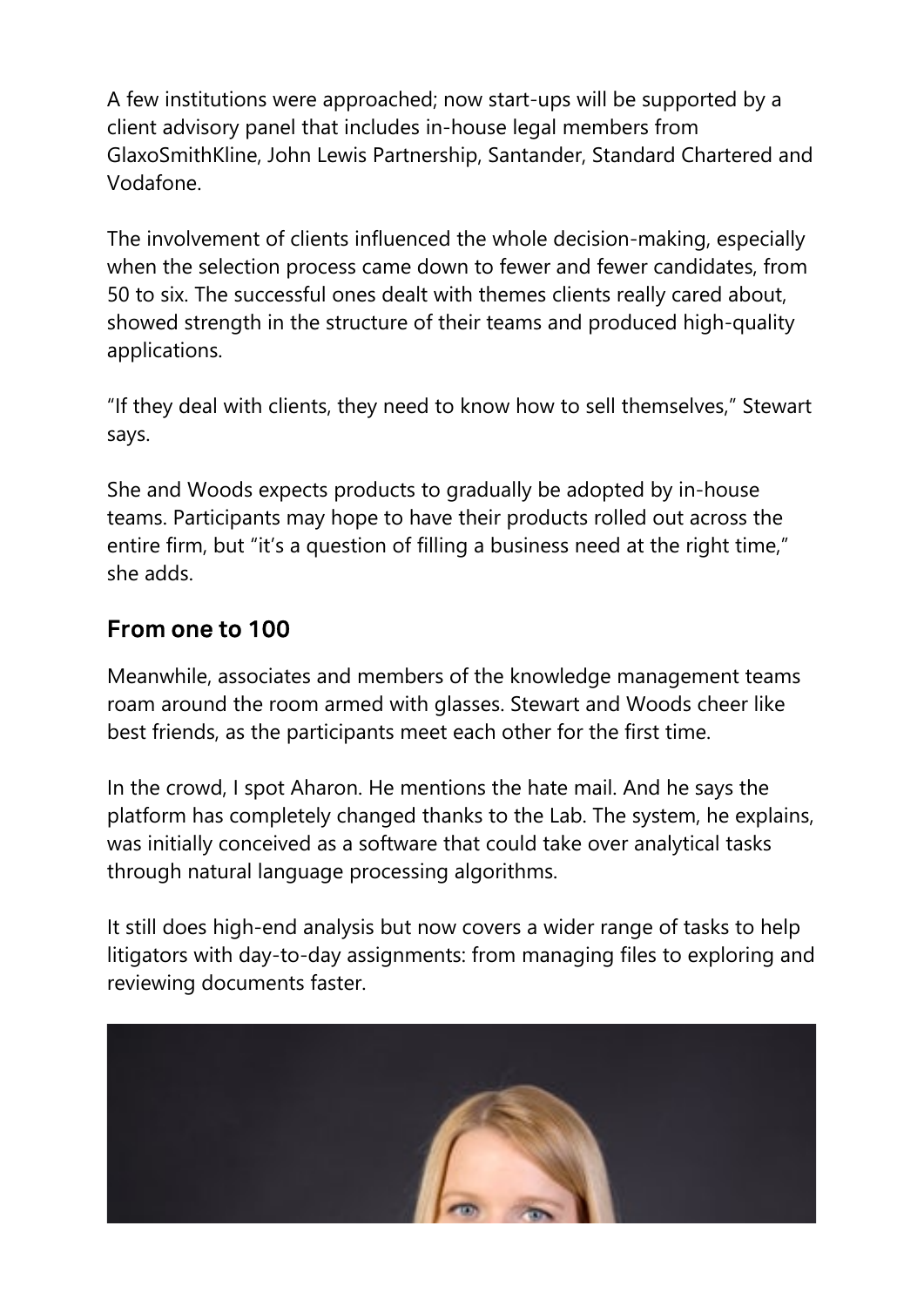

Anna Lyle-Smythe

When everything is in place, it becomes possible for the platform to better understand arguments, as well as identify issues and themes disputed in claims. Once a document is uploaded, LitiGate identifies categories, dates, chronological order of facts and stages of the litigation process.

The content is broken down in two areas: 'explore', containing the facts of each case presented as a storymap that connects them; and 'analysis', providing smart insights into the material.

His team – 15 research and development professionals based in Tel Aviv – is refining the technology, but the journey from specialist platform to day-today management tool is pretty much done. Aharon sees Collaborate as an opportunity to boost this "continuous journey" to perfect the platform.

"I'm happy to see how it went from high-end idea to day-to-day tool," he explains. "It will be the go-to platform for litigators."

The hope glimmering in his eyes mirrors the excitement that bursts throughout the room. And it raises the stakes for the firm to deliver: will it really propel them into stardom, or will it just be another transient passage in a theory of never-ending incubators?

"With MDR Lab, we went from zero to one," Aharon says, smiling. "This is our opportunity to go from one to 100."

By Cristiano Dalla Bona 17 June 2019 09:00 Post comment Legal tech Law firms Analysis Slaughter and May

0 comments